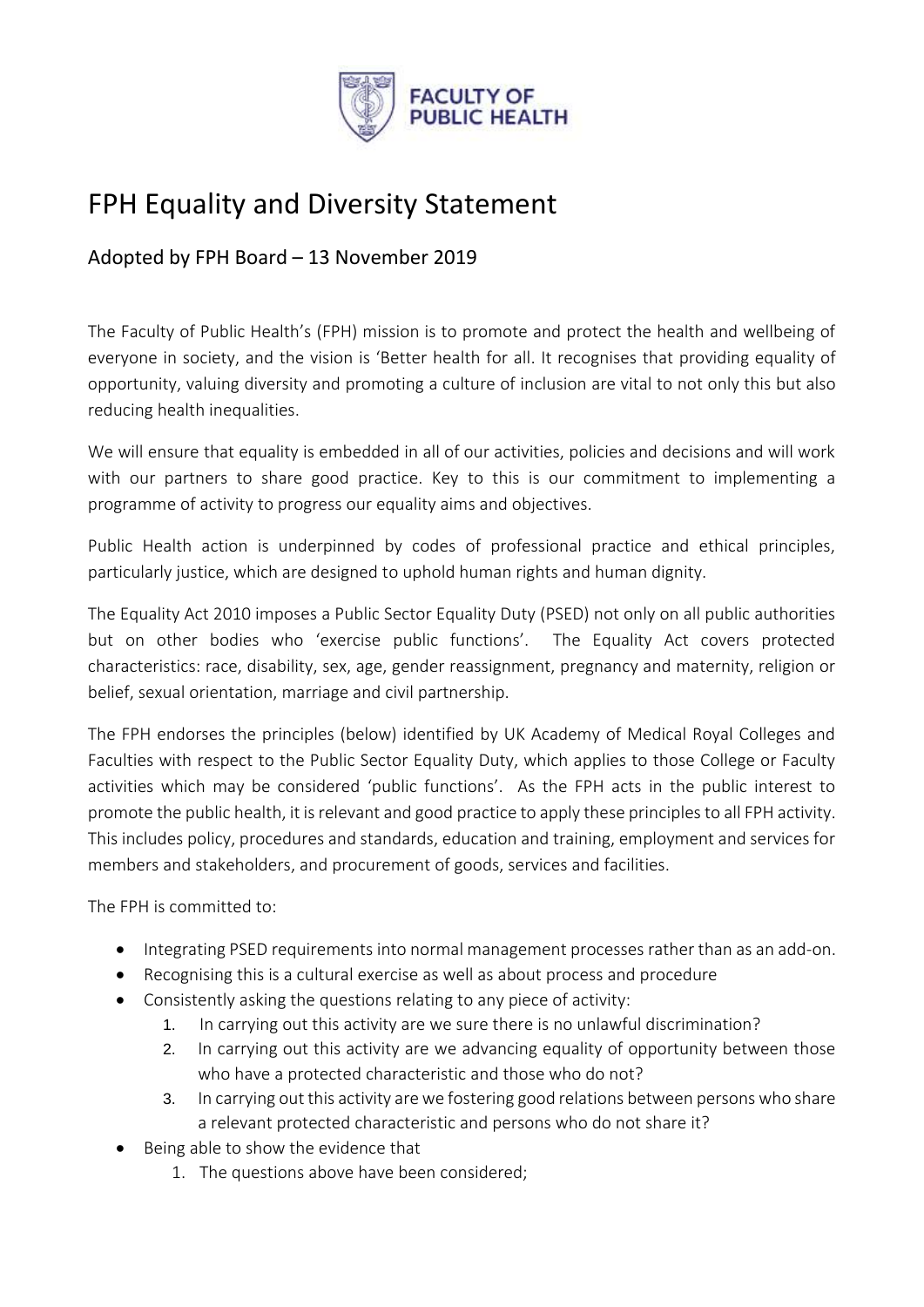- 2. That the answers are positive or that identified faults have been addressed
- Being able to answer these questions accurately. This will mean more consistent and detailed collection of data on protected characteristics in relation to Faculty members and functions.
- Reporting on matters relating to Equality and Diversity on a regular and consistent basis to the Equality and Diversity Task and Finish Group which has the responsibility to examine and evaluate activity overall performance and progress and provide the appropriate assurance to the Faculty Board.

#### What this means in practice

FPH recognises the contribution of all our employees, officers and members. Our aims are to be supportive, fair and free from discrimination. In line with these objectives, we will challenge discrimination based on age, disability, gender reassignment, marriage and civil partnership, pregnancy and maternity, race, religion or belief, sex and sexual orientation; actively promote equality and diversity; and ensure that the legislation and policy requirements within the nine protected characteristics of equality and diversity are implemented into all our working practices and embedded in the common Terms of Reference of all our committees, sub-committees and Special Interest Groups.

FPH's vision for equality and diversity goes beyond establishing processes to achieve change. As part of our interaction with our employees, officers, members, stakeholders and suppliers, FPH will endeavour to be pro-active and will, through its Equality and Diversity Task and Finish Group, monitor progress made towards meeting our commitments.

#### Our Governance

Responsibility for ensuring that FPH achieves its vision for equality and diversity is devolved by its Board to the FPH Equality and Diversity Committee. The Board receives regular reports on progress from the group via Equality and Diversity Committee Chair.

#### Diversity and Inclusion

We respect and uphold the dignity of all our employees, officers and members and value the contribution they make to the work of FPH. We are committed to providing a working environment that is welcoming, supportive and inclusive and where everyone is treated with dignity and respect as covered in the FPH Equality and Diversity policies, and where everyone has individual and collective responsibility to value and respect each other's contributions.

## Our Services and Our Culture

FPH's vision is to create an environment in which all people have equal, dignified and ease of access to our services, resources and facilities through the full range of FPH activities. FPH seeks to eliminate discrimination and promote equality of opportunity throughout our internal and external activity. FPH is actively working to increase and improve the usability and accessibility of our services, resources and facilities, and in doing so, aims to exceed our legal, moral and ethical obligations.